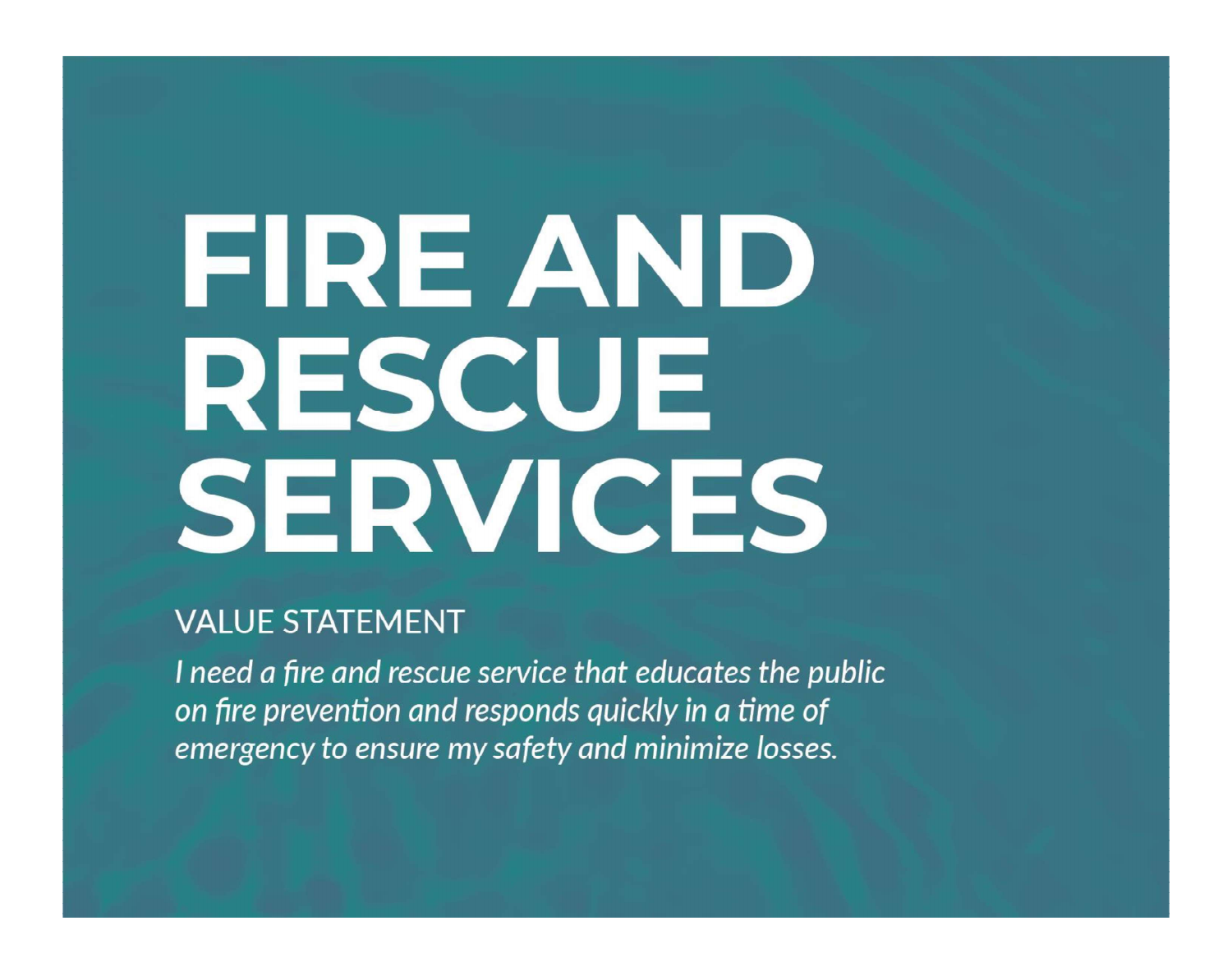# FIRE AND RESCUE SERVICES

#### What is this Service?

The goal of Fire Services is to protect the life and property of citizens and businesses from fire and other hazards. There are three primary fire safety activities provided in communities.

#### Objectives May Include:

- Public education and fire prevention
- Fire safety standards and enforcement
- Emergency response

#### Influencing Factors:

- Geographic Profile: Topography (natural and artificial) features that may impact travel times or hazard levels within a municipality: landforms (mountains, contours), hydrography (rivers, lakes, etc.), vegetation (wooded areas), transportation (road network, railway, bridges, airports). The geographic profile will also influence the extent of emergency response programs required (Technical Rescue, Aviation, Marine, Wildland).
- Population and Demographics: Population size and density (residents, commuters, visitors) and demographic characteristics (age, cultural background, education, socio-economic make-up) are factors influencing service volumes and community fire risk. Traffic congestion in population dense areas will impact response travel times.
- Building Stock: Building types (high-rise, complex, strip mall, detached home, etc.), occupancy types (care institutions, residential, industrial,  $\bullet$ etc.), building age and other characteristics that can increase the likelihood or consequence of structure fires.
- Hazard Profiles: Potential hazards such as extreme weather, floods, forest fires, transportation emergencies are taken into consideration when developing response plans and staffing models. The occurrence of major incident depletes available resources and impacts response times.
- Fire Education and Prevention: Fire safety education provided by the service department and other community services mitigate risk by  $\bullet$ educating citizens on safe cooking and smoking practices, increasing early detection with working smoke alarms. Fire prevention enforces minimum fire safety requirements within and around existing facilities and building structures.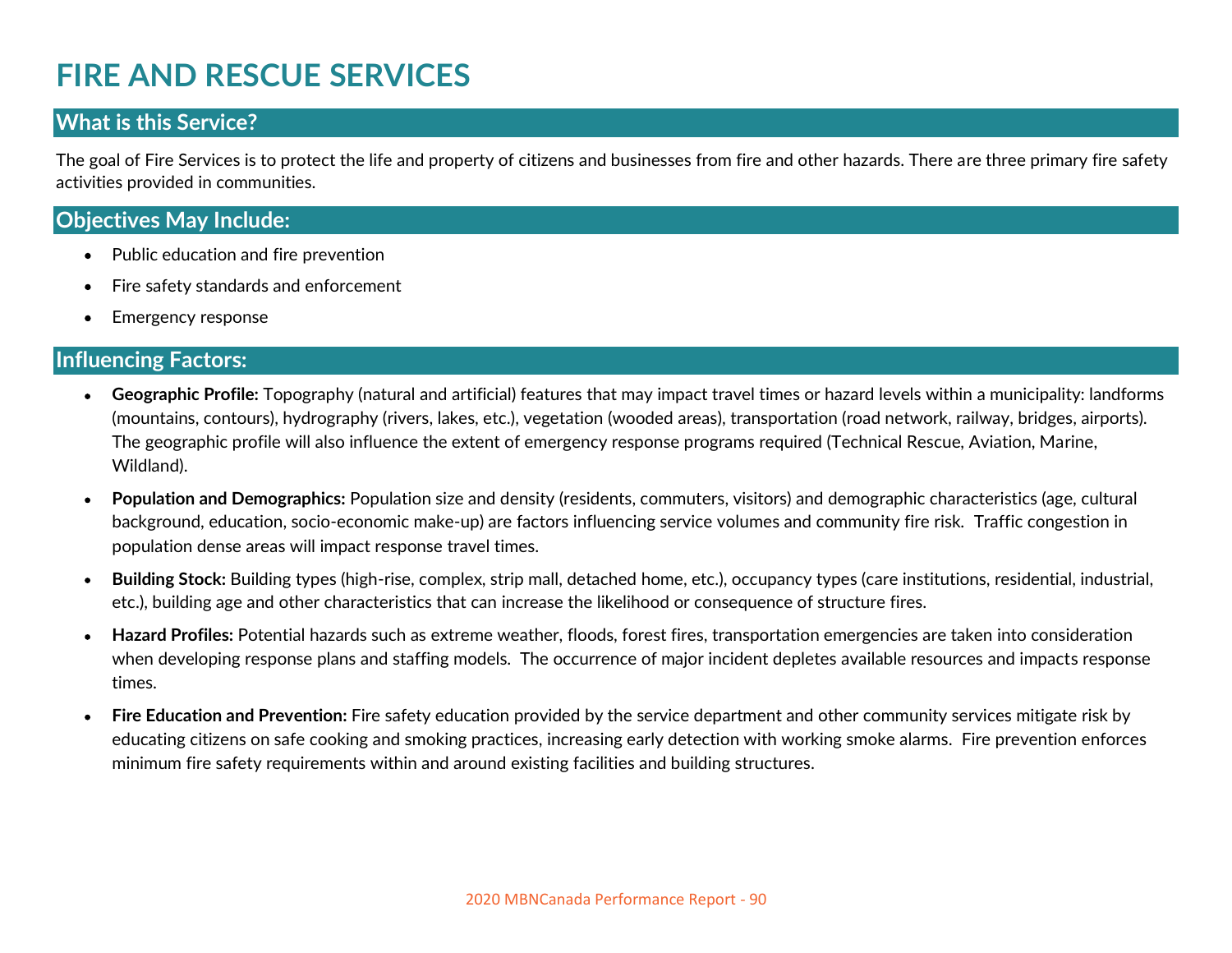- Service Level Agreements: Service level agreements set by municipal councils based on need and circumstance directly influence staffing levels and operating costs. Agreed upon service levels impact staffing levels and models (career, volunteer or composite).
- Tiered Response Agreements: The level of emergency medical response provided by the Fire Service will impact staffing levels and operating  $\bullet$ costs.
- Operation Facilities and Apparatus: The location of fire station facilities and crews relative to service demand impacts travel time. The design/layout of the fire station can have an impact to turnout times. The age and upkeep of fire station facilities and apparatus impact operating costs and potentially response capabilities.

#### Additional Information:

To improve the comparability of the information in this report, separate urban and rural results have been provided where appropriate:

- Urban areas have been defined as those served by full-time firefighters stationed with their vehicles on a continuous basis
- Rural areas are defined as those served by volunteer firefighters who are engaged in other professions, but are on call to respond to emergencies as they arise

#### Extenuating Circumstances:

COVID-19 Pandemic: Fire and rescue services may have been impacted by changes to services delivered, staff redeployment, modifications to PPE usage and policies and restricted access to facilities, changes in dispatch protocols to manage COVID-exposures. During the COVID-Tiered Response Agreements: The level of emergency medical response provided by the Fire Service will impact staffing levels and operation<br>Coparation Facilities and Apparatus: The location of fire station facilities and cr fluctuations in the rate of residential fires.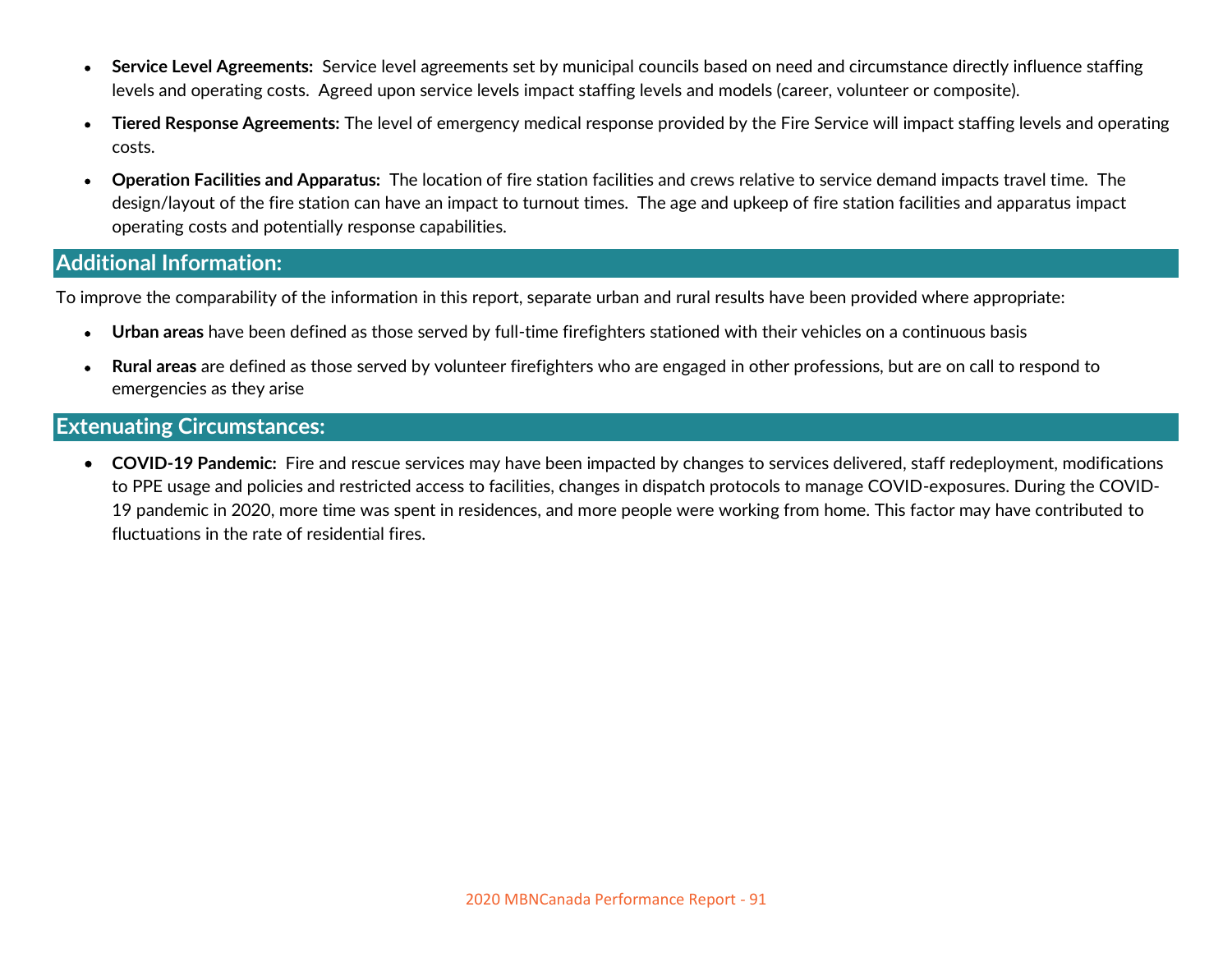#### Figure 10.1 Number of Staffed Fire In-Service Vehicle Hours per Capita

This measure includes both urban and rural areas. Urban is defined as the area served by full-time firefighters stationed with their vehicles on a continuous basis; and rural is defined as the area served by volunteer firefighters who are on-call to respond to emergencies as they arise. Rural areas tend to have higher vehicle hours per capita because there is a proportionately smaller number of citizens in those response areas. Hamilton and Sudbury have both an urban and rural component of service delivery; whereas all other municipalities have an urban component only.



| 2019<br>0.69<br>0.39<br>0.53<br>0.65<br>1.29 <sub>1</sub><br>0.54<br>0.65<br>0.58 <sub>1</sub><br>0.50 <sub>1</sub><br>0.39 <sub>1</sub><br>0.61 |
|--------------------------------------------------------------------------------------------------------------------------------------------------|
| 2020<br>0.73<br>0.39<br>0.52<br>1.29<br>0.64<br>0.65<br>0.53<br>0.38<br>0.57<br>0.55<br>0.50                                                     |

Source: FIRE230 (Service Level)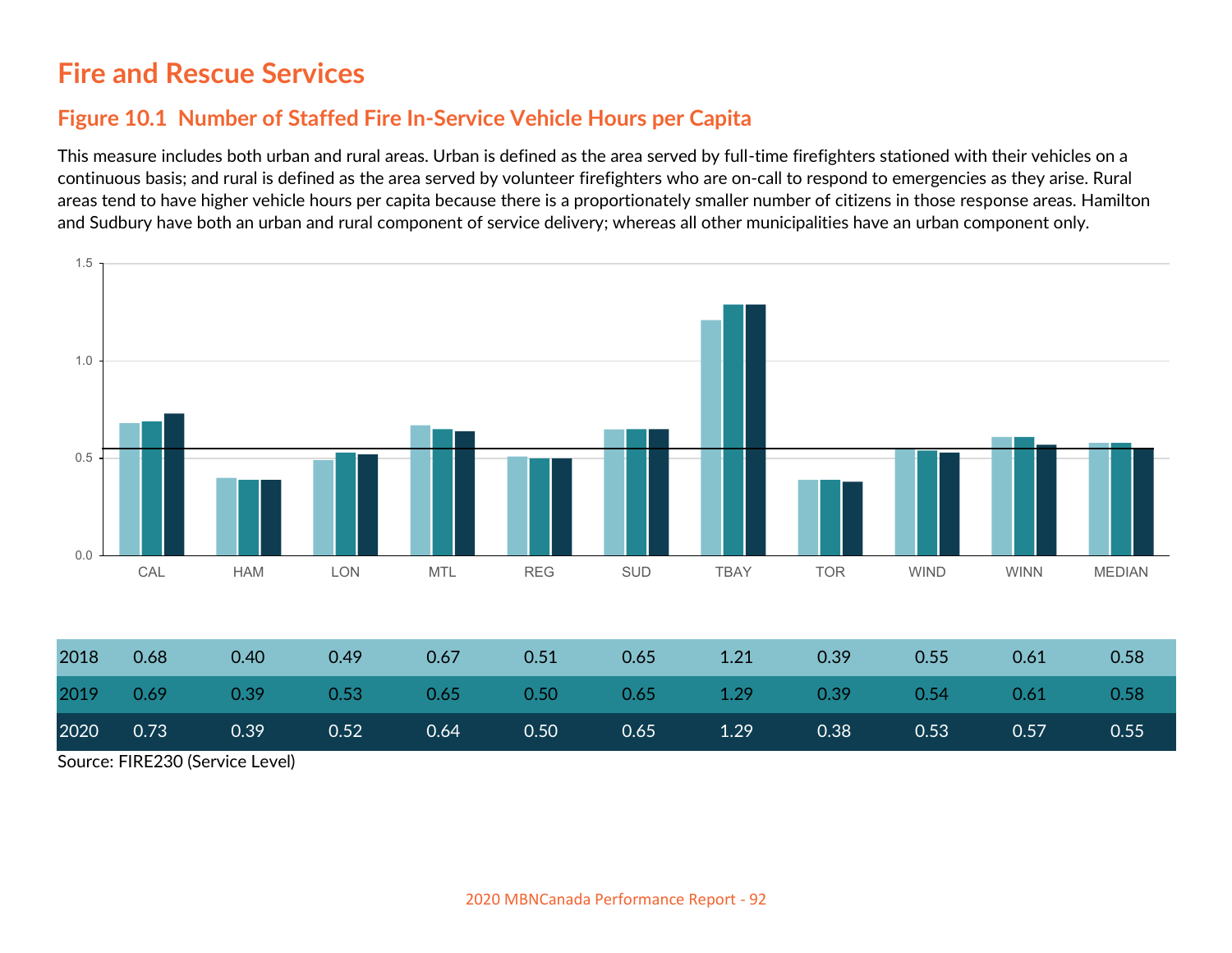### Figure 10.2 Residential Fire Related Civilian Fatalities per 100,000 Population

Total number of residential fire related civilian fatalities, as determined by each respective jurisdiction, per 100,000 population.

| <b>MUNICIPALITY</b> | 2018 | 2019 | 2020 |
|---------------------|------|------|------|
| <b>CAL</b>          | 0.24 | 0.31 | 0.23 |
| HAM                 | 1.05 | 0.17 | 0.35 |
| LON                 | 0.00 | 0.25 | 0.50 |
| <b>MTL</b>          | 0.35 | 0.54 | 0.39 |
| REG                 | 0.43 | 0.84 | 0.84 |
| <b>SUD</b>          | 0.62 | 0.62 | 0.00 |
| <b>TBAY</b>         | 3.67 | 0.92 | 0.92 |
| <b>TOR</b>          | 0.41 | 0.34 | 0.60 |
| <b>WIND</b>         | 0.89 | 2.20 | 0.43 |
| <b>WINN</b>         | 0.80 | 1.05 | 0.91 |
| <b>MEDIAN</b>       | 0.53 | 0.58 | 0.47 |

Source: FIRE110 (Community Impact)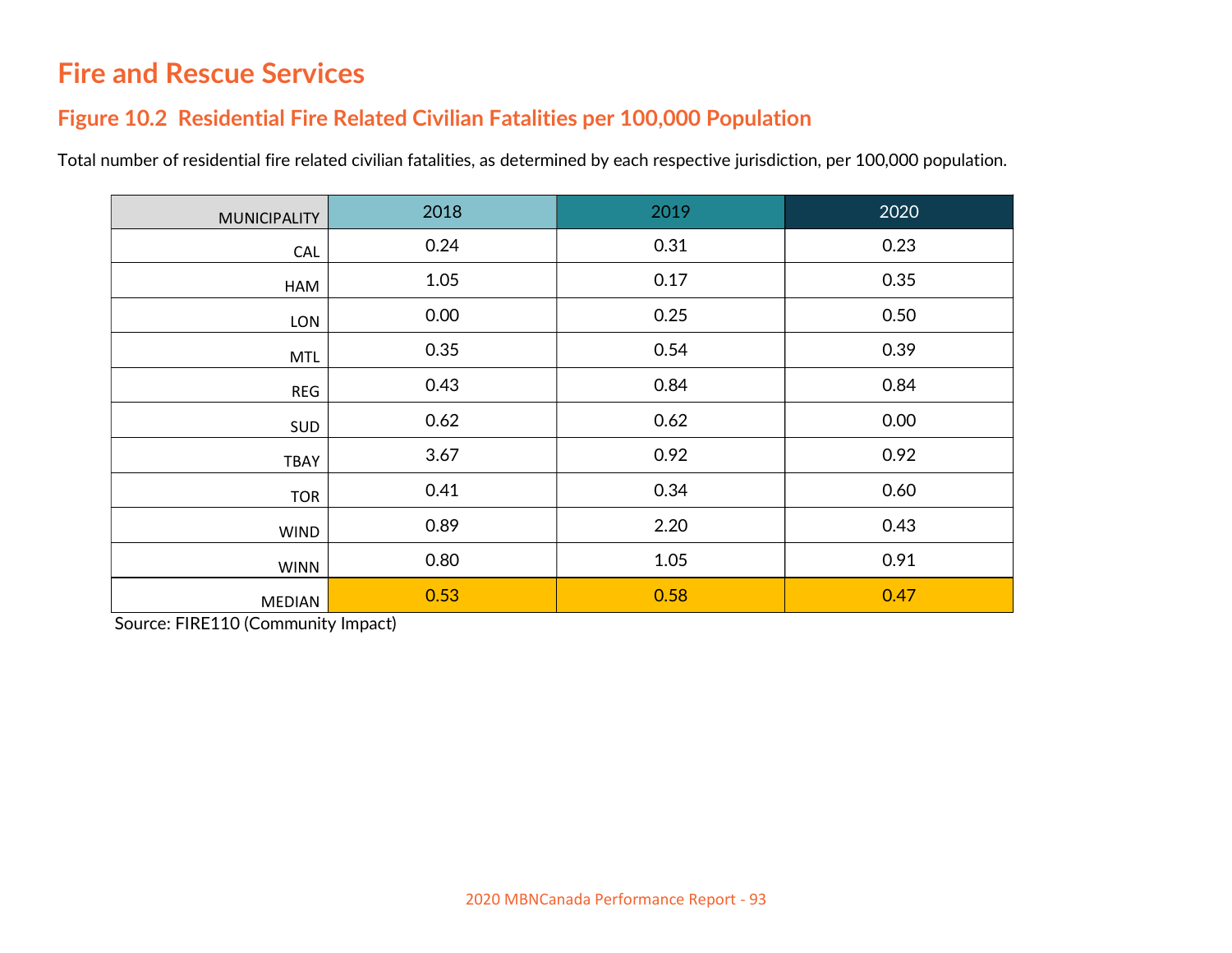Figure 10.3 Rate of Residential Structural Fires with Losses per 1,000 Population



| 2018 | 0.23 | 0.28 | 0.44 | 0.36 | 0.24 | 0.64 | 0.55 | 0.31 | 0.64 | 0.62 | 0.40 |
|------|------|------|------|------|------|------|------|------|------|------|------|
| 2019 | 0.21 | 0.19 | 0.38 | 0.36 | 0.21 | 0.59 | 0.63 | 0.30 | 0.50 | 0.69 | 0.37 |
| 2020 | 0.22 | 0.20 | 0.48 | 0.40 | 0.34 | 0.63 | 0.66 | 0.32 | 0.52 | 0.67 | 0.44 |

Source: FIRE123 (Community Impact)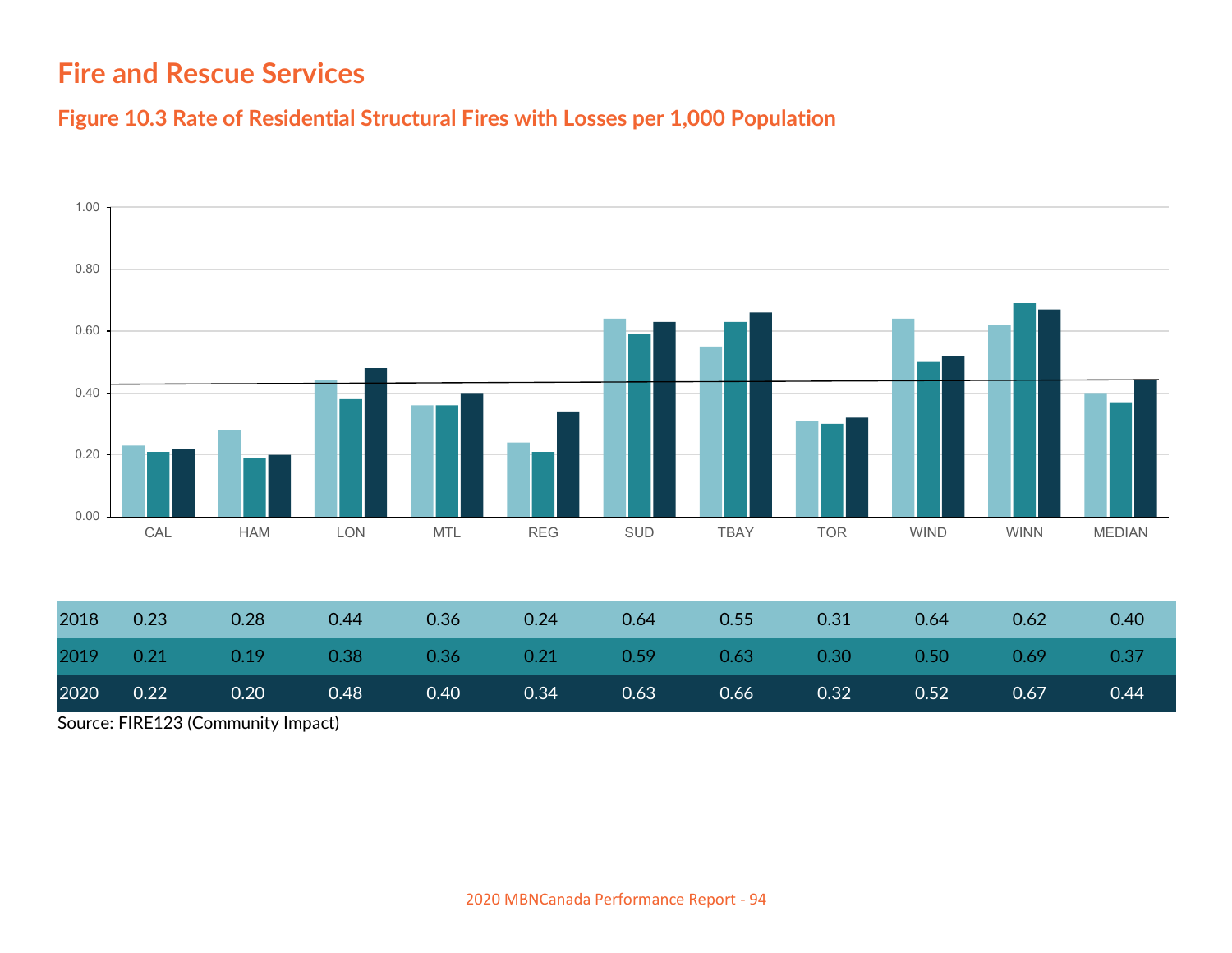#### Figure 10.4 Actual 90<sup>th</sup> Percentile Fire Station Notification Response Time (Mins/Secs) (Urban Area)

This measure reports the actual 90th percentile response time (from fire station notification to arrival) for municipalities with an urban component. Results are presented in minutes: seconds. Each municipality has a different mix of vehicle types and staffing models, reflecting its fire and community risks.

| <b>MUNICIPALITY</b> | 2018 | 2019 | 2020 |  |
|---------------------|------|------|------|--|
| <b>CAL</b>          | 6:51 | 6:40 | 6:19 |  |
| <b>HAM</b>          | 6:53 | 6:54 | 6:51 |  |
| <b>LON</b>          | 6:26 | 7:31 | 7:13 |  |
| <b>MTL</b>          | 6:20 | 6:24 | 6:26 |  |
| <b>REG</b>          | 6:43 | 6:40 | 6:06 |  |
| <b>SUD</b>          | 7:32 | 7:39 | 7:42 |  |
| <b>TBAY</b>         | 6:48 | 6:44 | 6:53 |  |
| <b>TOR</b>          | 6:43 | 6:48 | 6:55 |  |
| <b>WIND</b>         | 6:56 | 6:40 | 6:38 |  |
| <b>WINN</b>         | 7:16 | 7:32 | 7:46 |  |
| <b>MEDIAN</b>       | 6:49 | 6:46 | 6:52 |  |

Source: FIRE405 (Customer Service)

#### Figure 10.5 Actual 90<sup>th</sup> Percentile Fire Station Notification Response Time (Mins/Secs) (Rural Area)

| Figure 10.5 Actual 90 <sup>th</sup> Percentile Fire Station<br><b>Notification Response Time (Mins/Secs) (Rural Area)</b><br>This measure reports the actual 90th percentile response time (from<br>fire station notification to arrival) for municipalities with a rural<br>component. Results are presented in minutes: seconds. |       |       |       |
|------------------------------------------------------------------------------------------------------------------------------------------------------------------------------------------------------------------------------------------------------------------------------------------------------------------------------------|-------|-------|-------|
| <b>MUNICIPALITY</b>                                                                                                                                                                                                                                                                                                                | 2018  | 2019  | 2020  |
| HAM                                                                                                                                                                                                                                                                                                                                | 14:21 | 14:35 | 14:14 |
| <b>SUD</b>                                                                                                                                                                                                                                                                                                                         | 15:38 | 15:18 | 14:58 |
| <b>MEDIAN</b>                                                                                                                                                                                                                                                                                                                      | 14:59 | 14:56 | 14:36 |
| Source: FIRE406 (Customer Service)                                                                                                                                                                                                                                                                                                 |       |       |       |